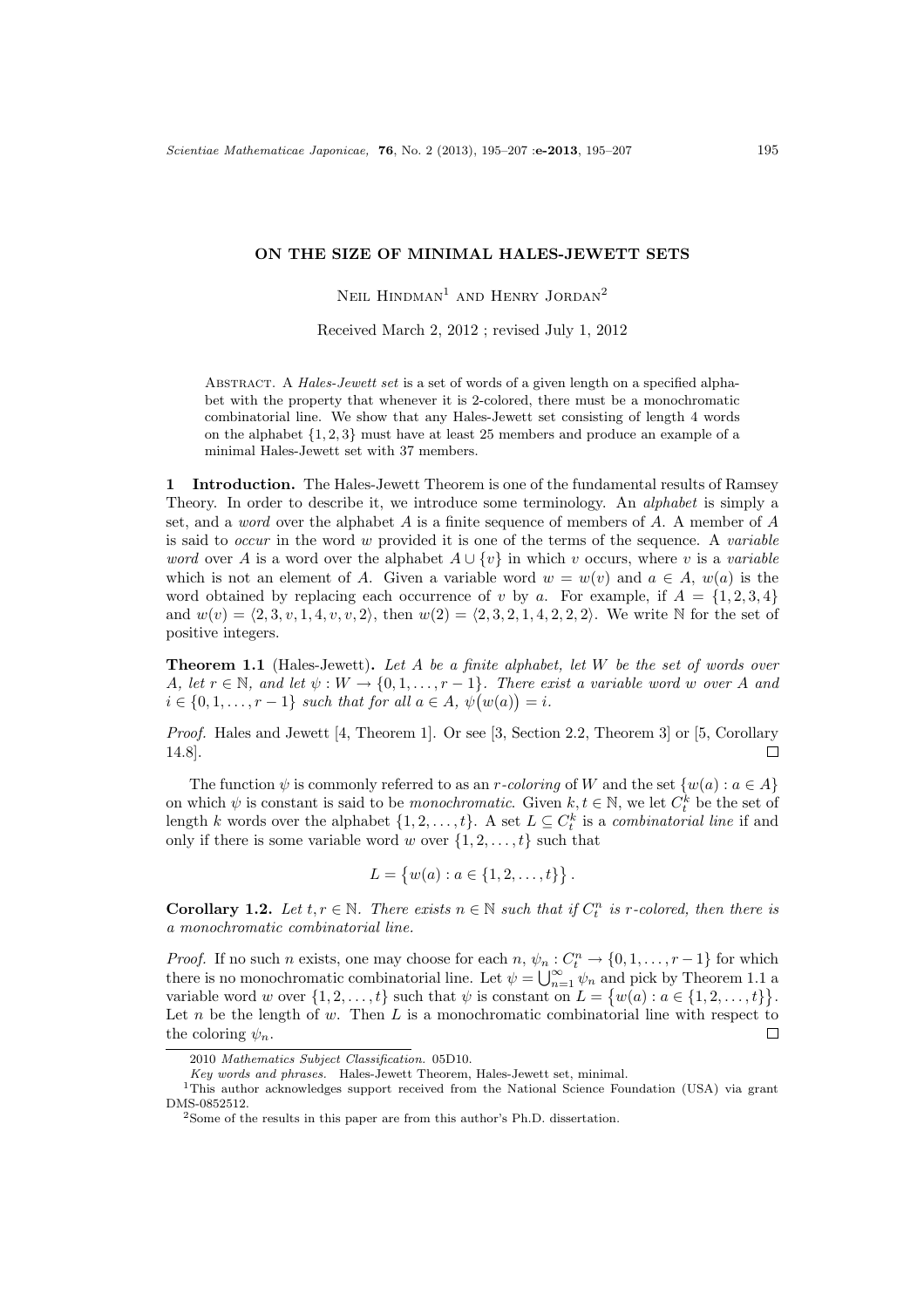## 196 N. HINDMAN AND H. JORDAN

Many other results of Ramsey Theory assert the existence of some  $n \in \mathbb{N}$  which guarantees monochromatic structures for a given *r*-coloring. There has been widespread interest in determining the smallest *n* which does the job. Several such numbers have been found for results related to van der Waerden's Theorem and Ramsey's Theorem. (See [3].) Further, Shelah's proof [7] that the number *n* guaranteed by Corollary 1.2 is a primitive recursive function of *|A|* and *r* created substantial interest. It is therefore perhaps surprising that it was only recently shown by Hindman and Tressler in [6] that for  $|A| = 3$  and  $r = 2$ ,  $n = 4$ is as guaranteed by Corollary 1.2.

The main result of  $[6]$  established that if the set  $C_3^4$  is 2-colored, there is a monochromatic combinatorial line contained in  $C_3^4$ . We investigate in this paper how small a set can be and have this property. While the notion in the following definition can be made more general, we restrict it to subsets of *C* 4 <sup>3</sup> as well as to 2-colorings here because that is what we are mainly concerned with in this paper. (We shall briefly discuss extensions to higher dimensions at the end of the paper.) And, since we are concerned with words over the alphabet  $\{1, 2, 3\}$ , we write the members of  $C_3^4$  in the form 1323 rather than  $\langle 1, 3, 2, 3 \rangle$ .

**Definition 1.3.** A subset *A* of  $C_3^4$  is a *Hales-Jewett set* if and only if whenever *A* is 2colored, there must exist a combinatorial line. It is a *minimal Hales-Jewett set* if and only if it does not properly contain another Hales-Jewett set.

An analogous situation holds with respect to van der Waerden's Theorem. Chvátal [1] showed that if the set *{*1*,* 2*, ...,* 35*}* is 2-colored, there must be a monochromatic length four arithmetic progression, and that this is not true for the set *{*1*,* 2*, ...,* 34*}*. In [2], Graham showed that when the set

 $\{1, 4, 7, 8, 10, 11, 12, 13, 14, 15, 16, 17, 18, 19, 20, 21, 22, 23, 24, 25, 26, 27, 28, 30, 31, 34, 37\}$ 

(which has 27 members) is 2-colored, it must contain a monochromatic length 4 arithmetic progression. We are grateful to the referee for pointing out that the corresponding situation does not apply to Ramsey's Theorem itself as shown by the following.

**Theorem 1.4.** Let  $k, r \in \mathbb{N}$  and let *n* be the least positive integer with the property that whenever  $K_n$ , the complete graph on  $\{1, 2, \ldots, n\}$ , is r-colored, there must be a monochro*matic copy of*  $K_k$ *. If one edge is removed from*  $K_n$ *, the resulting graph can be r-colored with no monochromatic copy of Kk.*

*Proof.* Let *G* be the graph consisting of  $K_n$  with the edge  $\{n-1,n\}$  removed. Let  $\psi$ :  $K_{n-1} \rightarrow \{1, 2, \ldots, r\}$  be an *r*-coloring with no monochromatic copy of  $K_k$ . Define  $\varphi : G \rightarrow$  $\{1,2,\ldots,r\}$  as follows for the edge  $\{a,b\}$  of G, where  $a < b$ . If  $b < n$ ,  $\varphi(\{a,b\}) = \psi(\{a,b\})$ . If  $b = n, \varphi(\{a, b\}) = \psi(\{a, n - 1\}).$ П

In Section 2 of this paper we produce a minimal Hales-Jewett set with 37 members. In Section 3 we analyze the structure of the set of words which lie on a combinatorial line with one of 1111, 2222, or 3333. In Section 4, we show that any minimal Hales-Jewett set must have at least 25 members.

**2 A minimal Hales-Jewett set.** To find minimal Hales-Jewett sets, we utilized a computer program, which would take as input a list of length 4 words over the alphabet *{*1*,* 2*,* 3*}* and find a line free 2-coloring, if one exists. It would assign the first word on the list to color 0. When no new assignments were forced (as was always true after the first assignment) it would find the first unassigned word and assign it to color 0. After each new assignment, it would then see first whether any monochromatic combinatorial lines had been formed.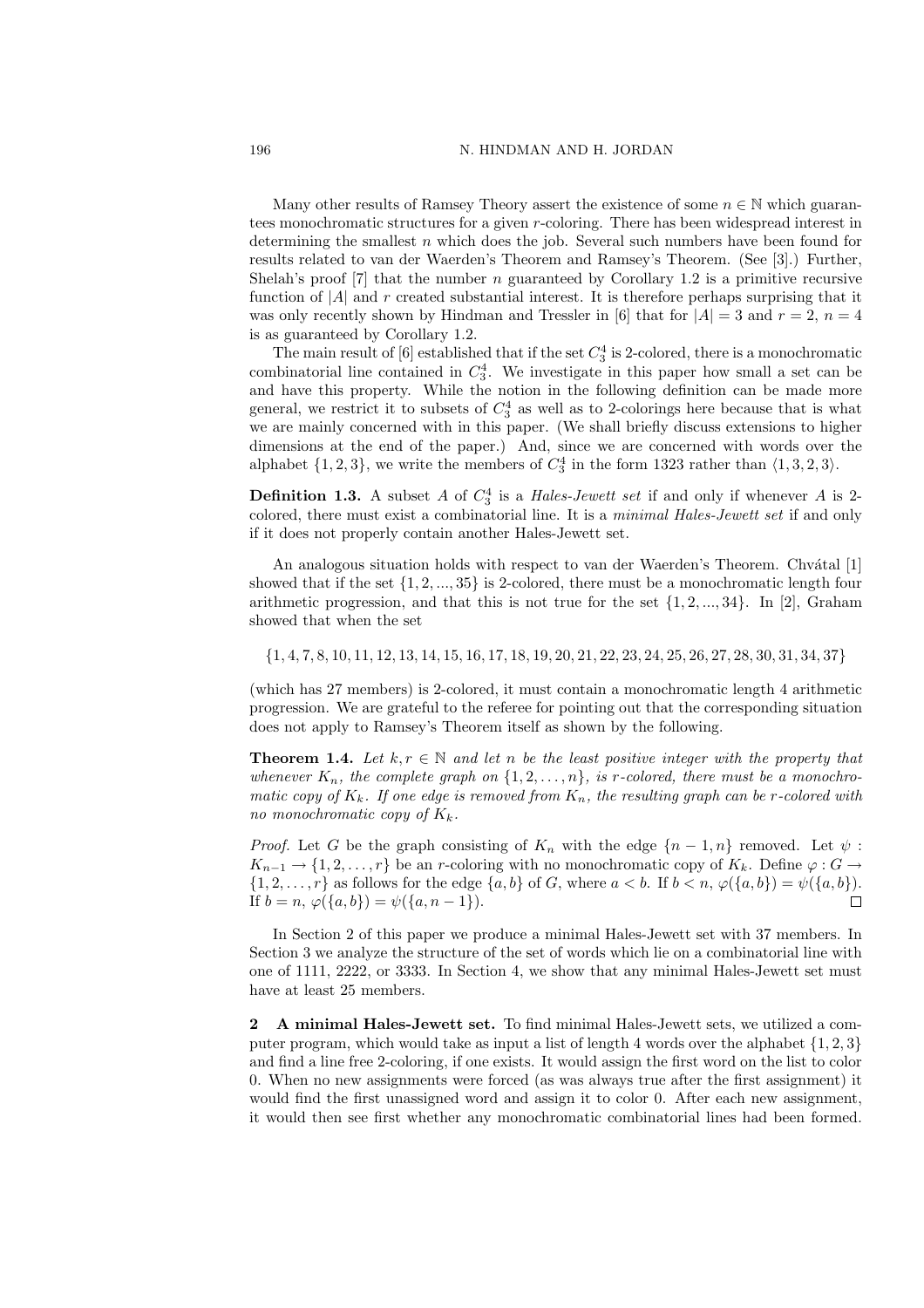If so, it would find the last free assignment, erase all assignments that resulted from that free assignment, and assign that word to color 1. After checking for monochromatic lines, it then checked whether any two words from a combinatorial line were the same color, and if the third word from the line was in the set, would assign it to the opposite color. If all words were colored with no monochromatic line, the program announced that it had found a coloring and printed it. If a monochromatic line was found where the first word was the last free assignment, it announced that no line free colorings exist.

The cases listed in the proof of the following theorem were produced by the algorithm described above. The reader need not trust our computer, however, as it is routine to verify that one of these cases must hold. And the fact that any given case forces a monochromatic line can be routinely established by hand in about fifteen minutes.

It should be noted that the algorithm is very sensitive to the order of the elements. For example, if the word 3333 is moved to the end of the list, the number of cases needed to establish that there are no line free colorings goes from 58 to 137. After we have proved the following theorem, we will discuss how the particular minimal Hales-Jewett set was found.

**Theorem 2.1.** *There is a minimal Hales-Jewett set with* 37 *members.*

*Proof.* Let *A* = *{*1111, 2222, 3333, 1222, 1121, 1122, 2111, 1333, 1113, 1313, 2122, 1133, 1131, 1223, 1323, 2223, 2212, 2232, 3313, 3323, 3133, 2121, 2323, 2211, 2233, 3131, 3322, 2131, 2133, 3122, 1123, 2213, 2333, 3111, 3222, 2123 , 2132*}*.

Suppose we have  $\varphi : A \to \{0,1\}$  with respect to which there are no monochromatic combinatorial lines. We may assume without loss of generality that  $\varphi(1111) = 0$ . Then one of the 58 cases listed in Table 1 must hold, where, for example, case 3 is the event that 1111, 2222, 1222, and 1113 are assigned to color 0, while 1121 and 1122 are assigned to color 1.

As we mentioned before, it is routine to verify that each case results in a monochromatic line. We illustrate the process by verifying that case 49 yields a monochromatic line. We have that  $\varphi(1111) = \varphi(1222) = \varphi(1122) = \varphi(1113) = 0$  and  $\varphi(2222) = \varphi(3333) =$  $\varphi(1121) = 1.$ 

| so $\varphi(1333) = 1;$  |
|--------------------------|
| so $\varphi(2333) = 0;$  |
| so $\varphi(1133) = 1;$  |
| so $\varphi(2233) = 0;$  |
| so $\varphi(2133) = 1;$  |
| so $\varphi(3133) = 0;$  |
| so $\varphi(2122) = 1;$  |
| so $\varphi(2111) = 0;$  |
| so $\varphi(2123) = 1;$  |
| so $\varphi(2121) = 0;$  |
| so $\varphi(3131) = 1;$  |
| so $\varphi(2131) = 1;$  |
| so $\varphi(2132) = 0;$  |
| so $\varphi(1131) = 0$ . |
|                          |

But then  $\varphi(3133) = \varphi(2132) = \varphi(1131) = 0$ , a contradiction.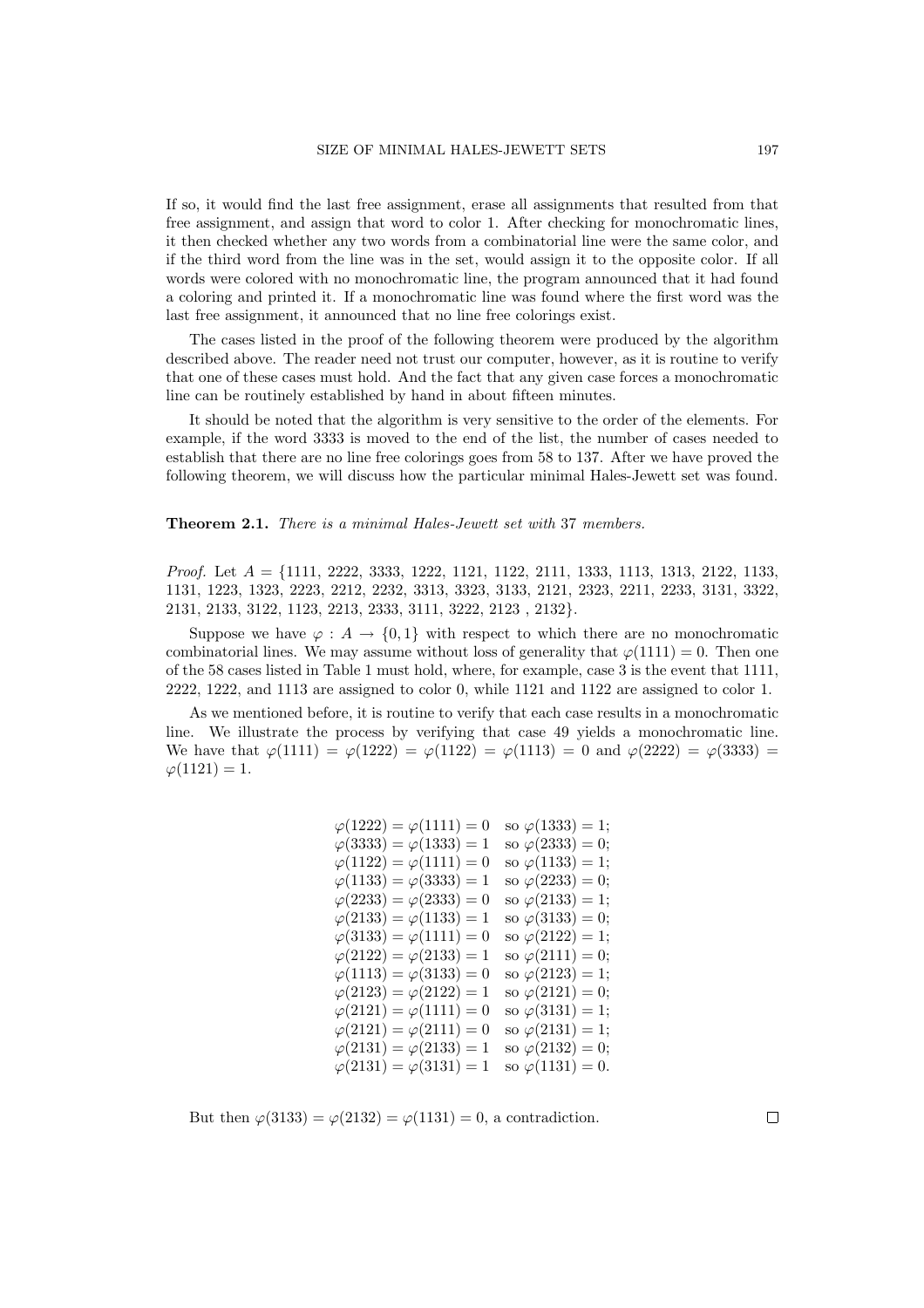| Case             |                  |                  |                  |                  |                  |                  |                  |                  |                  |                  |      |
|------------------|------------------|------------------|------------------|------------------|------------------|------------------|------------------|------------------|------------------|------------------|------|
| $\rm No.$        | 1111             | 2222             | 3333             | 1222             | $1121\,$         | 1122             | $2111\,$         | $1333\,$         | $1113\,$         | $1313\,$         | 2122 |
| $\,1$            | $\boldsymbol{0}$ | $\boldsymbol{0}$ |                  | $\boldsymbol{0}$ | $\boldsymbol{0}$ |                  |                  |                  |                  |                  |      |
| $\overline{2}$   | $\boldsymbol{0}$ | $\boldsymbol{0}$ |                  | $\overline{0}$   | $\mathbf{1}$     | $\boldsymbol{0}$ |                  |                  |                  |                  |      |
| 3                | $\boldsymbol{0}$ | $\boldsymbol{0}$ |                  | $\overline{0}$   | $\mathbf{1}$     | $\,1$            |                  |                  | $\boldsymbol{0}$ |                  |      |
| $\overline{4}$   | $\boldsymbol{0}$ | $\boldsymbol{0}$ |                  | $\boldsymbol{0}$ | $\mathbf{1}$     | $\,1$            |                  |                  | $\mathbf{1}$     |                  |      |
| $\overline{5}$   | $\boldsymbol{0}$ | $\overline{0}$   |                  | $\,1\,$          | $\boldsymbol{0}$ | $\boldsymbol{0}$ |                  |                  |                  |                  |      |
| $\,$ 6 $\,$      | $\boldsymbol{0}$ | $\overline{0}$   |                  | $\,1$            | $\overline{0}$   | $\,1$            | $\boldsymbol{0}$ |                  | $\boldsymbol{0}$ |                  |      |
| $\overline{7}$   | $\boldsymbol{0}$ | $\overline{0}$   |                  | $\,1$            | $\boldsymbol{0}$ | $\,1$            | $\boldsymbol{0}$ |                  | $\mathbf{1}$     | $\boldsymbol{0}$ |      |
| 8                | $\boldsymbol{0}$ | $\boldsymbol{0}$ |                  | $\,1$            | $\boldsymbol{0}$ | $\,1$            | $\boldsymbol{0}$ |                  | $\mathbf{1}$     | $\mathbf{1}$     |      |
| $\boldsymbol{9}$ | $\boldsymbol{0}$ | $\boldsymbol{0}$ |                  | $\,1$            | $\boldsymbol{0}$ | $\mathbf{1}$     | $\mathbf{1}$     | $\boldsymbol{0}$ | $\boldsymbol{0}$ |                  |      |
| 10               | $\overline{0}$   | $\overline{0}$   |                  | $\mathbf 1$      | $\boldsymbol{0}$ | $\,1$            | $\mathbf{1}$     | $\boldsymbol{0}$ | $\mathbf 1$      | $\boldsymbol{0}$ |      |
| $11\,$           | $\boldsymbol{0}$ | $\overline{0}$   |                  | $\,1$            | $\overline{0}$   | $\,1$            | $\mathbf{1}$     | $\boldsymbol{0}$ | $\mathbf{1}$     | $\,1$            |      |
| 12               | $\boldsymbol{0}$ | $\boldsymbol{0}$ |                  | $\,1$            | $\boldsymbol{0}$ | $\,1$            | $\mathbf{1}$     | $\,1$            |                  |                  |      |
| 13               | $\boldsymbol{0}$ | $\boldsymbol{0}$ |                  | $\mathbf{1}$     | $\mathbf{1}$     | $\boldsymbol{0}$ | $\boldsymbol{0}$ |                  |                  |                  |      |
| 14               | $\boldsymbol{0}$ | $\overline{0}$   |                  | $\mathbf{1}$     | $\mathbf{1}$     | $\boldsymbol{0}$ | $\mathbf{1}$     | $\boldsymbol{0}$ |                  |                  |      |
| 15               | $\boldsymbol{0}$ | $\overline{0}$   |                  | $\,1$            | $\mathbf{1}$     | $\boldsymbol{0}$ | $\mathbf{1}$     | $\,1\,$          |                  |                  |      |
| 16               | $\boldsymbol{0}$ | $\overline{0}$   |                  | $\,1$            | $\mathbf{1}$     | $\,1$            | $\boldsymbol{0}$ |                  | $\boldsymbol{0}$ |                  |      |
| $17\,$           | $\boldsymbol{0}$ | $\boldsymbol{0}$ |                  | $\,1$            | $\,1$            | $\,1$            | $\boldsymbol{0}$ |                  | $\,1$            |                  |      |
| 18               | $\boldsymbol{0}$ | $\boldsymbol{0}$ |                  | $\mathbf{1}$     | $\mathbf{1}$     | $\mathbf 1$      | $\mathbf{1}$     | $\boldsymbol{0}$ | $\overline{0}$   |                  |      |
| 19               | $\boldsymbol{0}$ | $\overline{0}$   |                  | $\,1$            | $\mathbf{1}$     | $\,1$            | $\,1$            | $\boldsymbol{0}$ | $\,1$            |                  |      |
| 20               | $\boldsymbol{0}$ | $\boldsymbol{0}$ |                  | $\,1$            | $\mathbf{1}$     | $\,1$            | $\mathbf{1}$     | $\,1$            |                  |                  |      |
| $21\,$           | $\boldsymbol{0}$ | $\mathbf{1}$     | $\boldsymbol{0}$ | $\boldsymbol{0}$ | $\boldsymbol{0}$ | $\boldsymbol{0}$ |                  |                  |                  |                  |      |
| 22               | $\boldsymbol{0}$ | $\mathbf{1}$     | $\boldsymbol{0}$ | $\boldsymbol{0}$ | $\boldsymbol{0}$ | $\,1$            |                  |                  | $\overline{0}$   |                  |      |
| 23               | $\boldsymbol{0}$ | $\mathbf{1}$     | $\boldsymbol{0}$ | $\boldsymbol{0}$ | $\boldsymbol{0}$ | $\mathbf 1$      |                  |                  | $\mathbf{1}$     |                  |      |
| 24               | $\boldsymbol{0}$ | $\mathbf{1}$     | $\overline{0}$   | $\boldsymbol{0}$ | $\mathbf{1}$     | $\boldsymbol{0}$ | $\boldsymbol{0}$ |                  | $\overline{0}$   | $\boldsymbol{0}$ |      |
| $25\,$           | $\boldsymbol{0}$ | $\mathbf{1}$     | $\overline{0}$   | $\boldsymbol{0}$ | $\mathbf{1}$     | $\boldsymbol{0}$ | $\boldsymbol{0}$ |                  | $\boldsymbol{0}$ | $\mathbf{1}$     |      |
| 26               | $\boldsymbol{0}$ | $\mathbf{1}$     | $\boldsymbol{0}$ | $\boldsymbol{0}$ | $\mathbf{1}$     | $\boldsymbol{0}$ | $\boldsymbol{0}$ |                  | $\,1$            |                  |      |
| 27               | $\boldsymbol{0}$ | $\mathbf{1}$     | $\boldsymbol{0}$ | $\boldsymbol{0}$ | $\mathbf{1}$     | $\boldsymbol{0}$ | $\,1$            |                  | $\boldsymbol{0}$ | $\boldsymbol{0}$ |      |
| 28               | $\boldsymbol{0}$ | $\mathbf{1}$     | $\boldsymbol{0}$ | $\boldsymbol{0}$ | $\mathbf{1}$     | $\boldsymbol{0}$ | $\mathbf{1}$     |                  | $\overline{0}$   | $\mathbf{1}$     |      |
| 29               | $\boldsymbol{0}$ | $\,1\,$          | $\boldsymbol{0}$ | $\boldsymbol{0}$ | $\mathbf{1}$     | $\boldsymbol{0}$ | $\,1$            |                  | $\,1$            |                  |      |
| $30\,$           | $\boldsymbol{0}$ | $\mathbf{1}$     | $\boldsymbol{0}$ | $\boldsymbol{0}$ | $\mathbf{1}$     | $\,1$            | $\boldsymbol{0}$ |                  | $\overline{0}$   | $\boldsymbol{0}$ |      |
| 31               | $\boldsymbol{0}$ | $\mathbf{1}$     | $\boldsymbol{0}$ | $\boldsymbol{0}$ | $\mathbf{1}$     | $\,1$            | $\boldsymbol{0}$ |                  | $\boldsymbol{0}$ | $\mathbf{1}$     |      |
| 32               | $\boldsymbol{0}$ | $\mathbf{1}$     | $\boldsymbol{0}$ | $\boldsymbol{0}$ | $\mathbf{1}$     | $\,1$            | $\boldsymbol{0}$ |                  | $\mathbf{1}$     |                  |      |
| 33               | $\boldsymbol{0}$ | $\mathbf{1}$     | $\overline{0}$   | $\overline{0}$   | $\mathbf{1}$     | $\,1\,$          | $\mathbf{1}$     |                  | $\overline{0}$   | $\boldsymbol{0}$ |      |
| 34               | $\boldsymbol{0}$ | $\mathbf{1}$     | $\boldsymbol{0}$ | $\boldsymbol{0}$ | $\mathbf{1}$     | $\,1$            | $\mathbf{1}$     |                  | $\boldsymbol{0}$ | $\mathbf{1}$     |      |
| 35               | $\boldsymbol{0}$ | $\mathbf{1}$     | $\boldsymbol{0}$ | $\boldsymbol{0}$ | $\mathbf{1}$     | $\,1$            | $\,1$            |                  | $\,1$            |                  |      |
| 36               | $\boldsymbol{0}$ | $\mathbf{1}$     | $\boldsymbol{0}$ | $\,1$            | $\boldsymbol{0}$ | $\boldsymbol{0}$ | $\boldsymbol{0}$ | $\boldsymbol{0}$ |                  |                  |      |
| 37               | $\boldsymbol{0}$ | $\mathbf{1}$     | $\overline{0}$   | $\mathbf{1}$     | $\boldsymbol{0}$ | $\boldsymbol{0}$ | $\boldsymbol{0}$ | $\,1$            |                  | $\boldsymbol{0}$ |      |
| 38               | $\boldsymbol{0}$ | $\mathbf{1}$     | $\boldsymbol{0}$ | $\,1$            | $\boldsymbol{0}$ | $\boldsymbol{0}$ | $\boldsymbol{0}$ | $\mathbf{1}$     |                  | $\,1$            |      |
| 39               | $\boldsymbol{0}$ | $\mathbf{1}$     | $\boldsymbol{0}$ | $\,1$            | $\boldsymbol{0}$ | $\boldsymbol{0}$ | $\mathbf{1}$     |                  |                  | $\boldsymbol{0}$ |      |
| 40               | $\boldsymbol{0}$ | $\mathbf{1}$     | $\boldsymbol{0}$ | $\overline{1}$   | $\boldsymbol{0}$ | $\boldsymbol{0}$ | $\mathbf{1}$     |                  |                  | $\mathbf{1}$     |      |

Table 1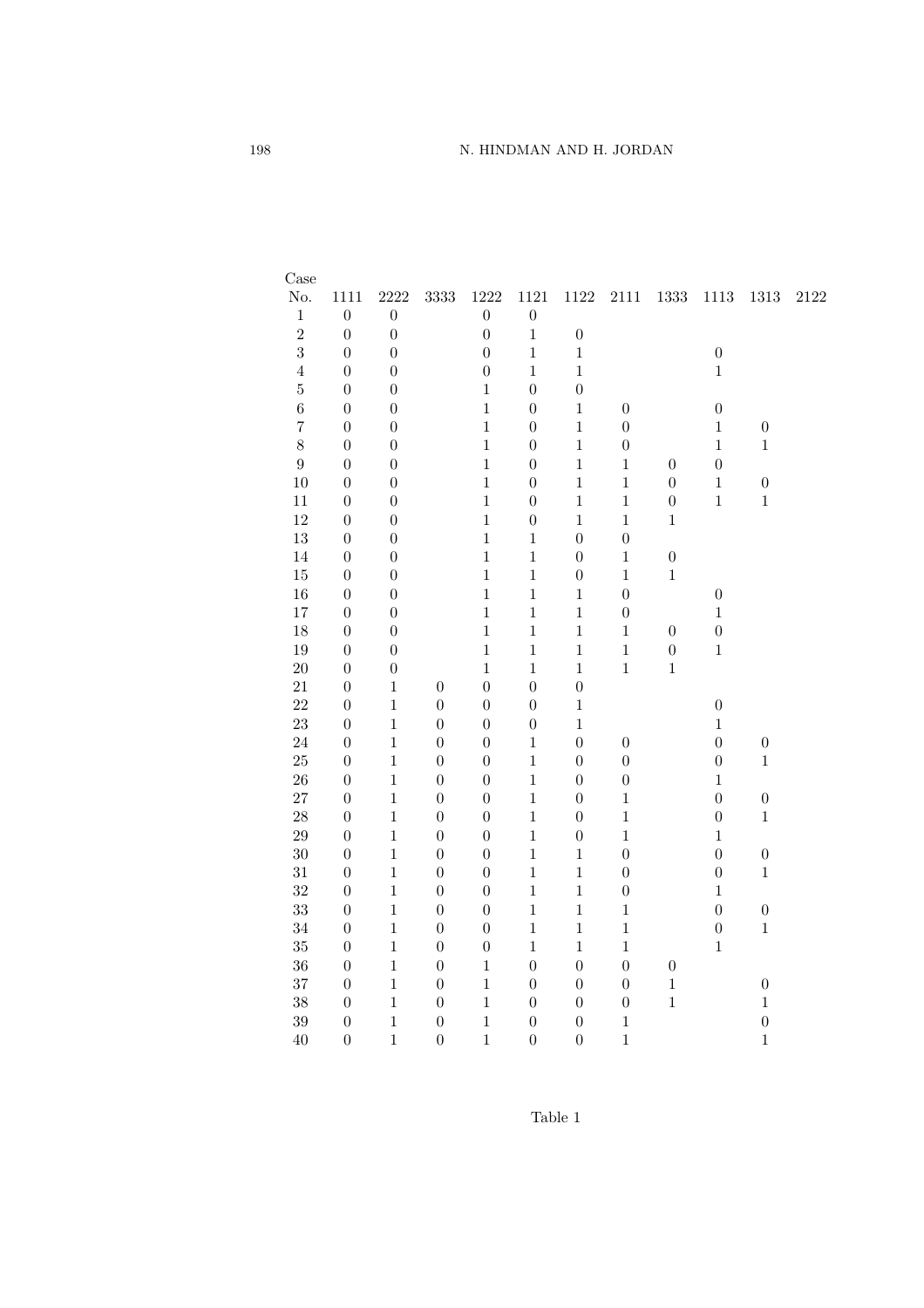| Case   |                  |             |                |                |                |          |          |      |          |      |      |
|--------|------------------|-------------|----------------|----------------|----------------|----------|----------|------|----------|------|------|
| No.    | 1111             | 2222        | 3333           | 1222           | 1121           | 1122     | 2111     | 1333 | 1113     | 1313 | 2122 |
| 41     | $\theta$         | 1           | $\theta$       | $\mathbf 1$    | $\theta$       | 1        |          |      |          |      |      |
| 42     | $\theta$         | 1           | $\overline{0}$ | 1              | 1              | $\theta$ | $\theta$ |      | $\theta$ |      |      |
| 43     | $\theta$         | 1           | $\theta$       | 1              | 1              | $\theta$ | 0        |      |          |      |      |
| 44     | $\theta$         | 1           | $\theta$       | $\mathbf 1$    | 1              | $\theta$ | 1        |      | 0        |      |      |
| $45\,$ | $\overline{0}$   | 1           | $\theta$       | 1              | 1              | $\theta$ | 1        |      | 1        |      |      |
| 46     | $\boldsymbol{0}$ | 1           | $\overline{0}$ | 1              | 1              | 1        |          |      |          |      |      |
| 47     | $\theta$         | $\mathbf 1$ | $\mathbf{1}$   | $\theta$       | $\theta$       | $\theta$ |          |      |          |      |      |
| 48     | $\theta$         | 1           | 1              | $\theta$       | $\theta$       | 1        |          |      |          |      |      |
| 49     | $\overline{0}$   | 1           | 1              | $\theta$       | 1              | $\Omega$ |          |      | $\Omega$ |      |      |
| 50     | 0                | 1           | 1              | $\theta$       | 1              | $\theta$ |          |      | 1        |      |      |
| 51     | $\theta$         | 1           | 1              | $\overline{0}$ | 1              |          |          |      |          |      |      |
| 52     | 0                | 1           | 1              | 1              | $\theta$       | $\Omega$ | $\theta$ | 0    |          |      |      |
| 53     | $\overline{0}$   | 1           | 1              | 1              | $\theta$       | $\theta$ | $\theta$ | 0    |          |      | 1    |
| 54     | $\theta$         | 1           | 1              | $\mathbf 1$    | $\overline{0}$ | $\theta$ | $\theta$ | 1    |          |      |      |
| $55\,$ | $\theta$         | 1           | 1              | $\mathbf 1$    | $\theta$       | $\theta$ | 1        |      |          |      |      |
| 56     | $\overline{0}$   | 1           | 1              | 1              | $\overline{0}$ | 1        |          |      |          |      |      |
| 57     | $\overline{0}$   | 1           | 1              | 1              | 1              | $\theta$ |          |      |          |      |      |
| 58     | 0                | 1           | 1              | 1              | 1              | 1        |          |      |          |      |      |
|        |                  |             |                |                |                |          |          |      |          |      |      |

Table 1 – Continued

Finding a minimal Hales-Jewett set (when armed with the program described at the start of this section) is routine. We knew by  $[6]$  that  $C_3^4$  is a Hales-Jewett set. One may delete one element. If the result is still a Hales-Jewett set one may take that new Hales-Jewett set and delete one element. If the result is not a Hales-Jewett set, restore the deleted element and delete another element. Eventually, one arrives at a Hales-Jewett set with the property that when any of its elements is deleted, there is a line free coloring, so the resulting set is a minimal Hales-Jewett set. Using this process we arrived at the following 44 element minimal Hales-Jewett set. *B* = *{*1111, 2222, 3333, 1222, 1112, 1121, 1122, 2111, 1211, 1333, 1113, 1313, 1133*,* 1131, 1223, 1233, 1323, 2223, 2212, 2232, 2122, 3332, 3313, 3323, 3133, 3233, 2112, 2121, 2323, 2211, 2233, 3113, 3223, 3131, 3322, 2131, 2133, 3112, 3122, 1123, 2213, 2333, 3111*,* 3222*}*.

Call two subsets *C* and *D* of  $C_3^4$  *neighbors* provided  $|C \setminus D| = |D \setminus C| = 1$ . We checked all 1,628 neighbors of *B*. Of these, 7 were also Hales-Jewett sets. One of these neighbors, namely  $(B \setminus \{3223\}) \cup \{2123\}$  had itself several neighbors (all of which added 2132) that could then be reduced to the set *A* used in the proof of Theorem 2.1. None of the neighbors of *A* is a Hales-Jewett set.

**3** The diagonal set. In this section, we analyze the structure of a subset of  $C_3^4$  which will help us quickly determine whether specified 2-colorings have monochromatic combinatorial lines.

**Definition 3.1.** The *diagonal* of  $C_3^4$  is  $\{1111, 2222, 3333\}$ . The *diagonal set*,  $D_3^4$ , is the set of words in *C* 4 <sup>3</sup> which lie on a combinatorial line with a member of the diagonal.

Notice that a word *w* is in the diagonal set if and only if at most two letters occur in *w*. Our analysis of lines involving members of the diagonal set is based on Table 2, in which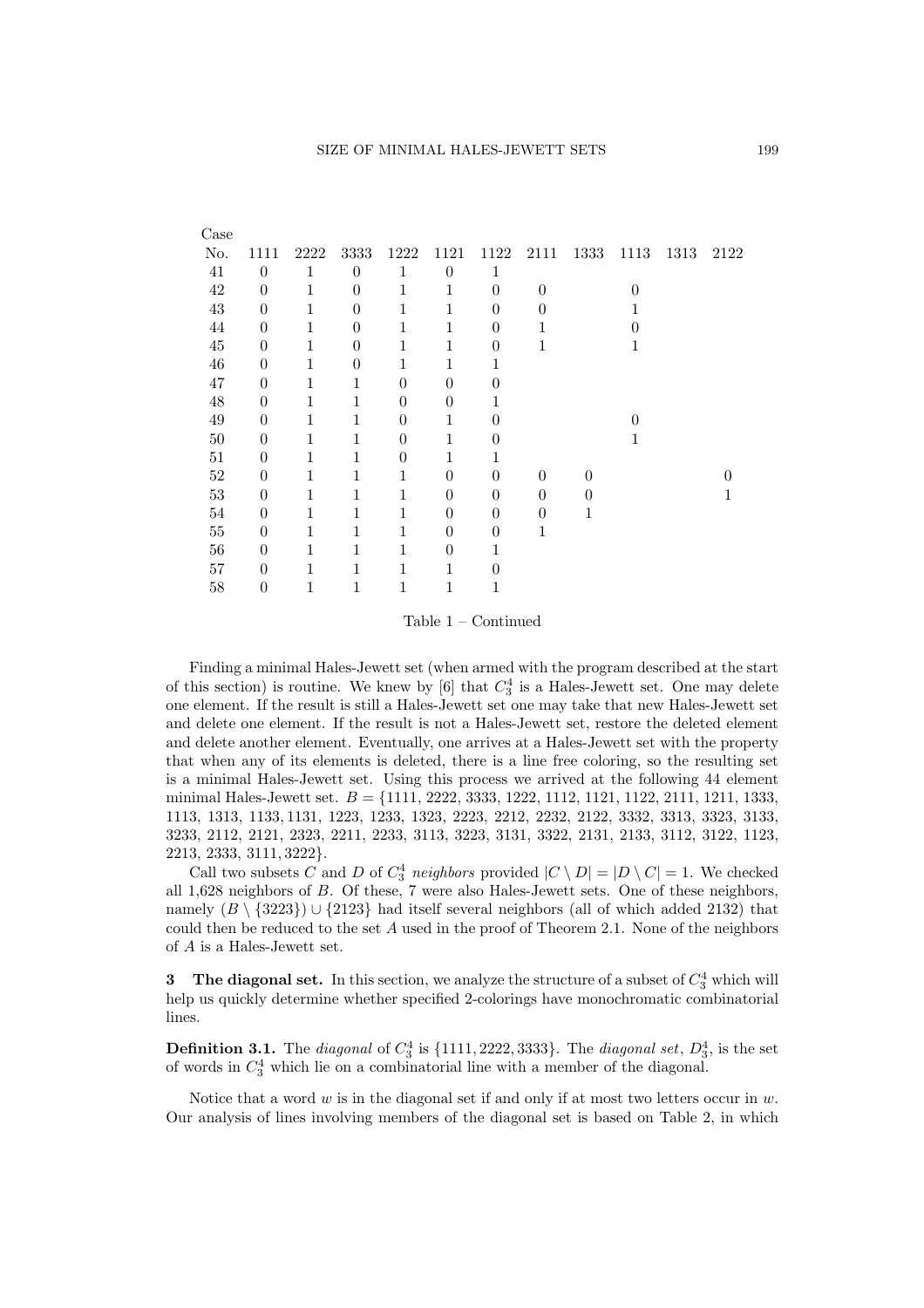the members of the diagonal appear in each  $3 \times 3$  matrix, and each other member of  $D_3^4$ occurs once. Given  $\emptyset \neq X \subseteq \{2,3,4\}$ , row *i* of  $\tau_X$  is the combinatorial line generated by the variable word  $w(v) = a_1 a_2 a_3 a_4$  and column *i* is the combinatorial line generated by the variable word  $u(v) = b_1b_2b_3b_4$  where

$$
a_j = \begin{cases} v & \text{if } j \in X \\ i & \text{if } j \notin X \end{cases} \text{ and } b_j = \begin{cases} i & \text{if } j \in X \\ v & \text{if } j \notin X \end{cases}
$$

We denote by  $\tau_X(i, j)$  the entry in row *i* and column *j* of array  $\tau_X$ .

|      | $\tau_{\{2\}}$   |       |      | $\tau_{\{3\}}$     |      |      | $\tau_{\{4\}}$   |      |
|------|------------------|-------|------|--------------------|------|------|------------------|------|
| 1111 | 1211             | -1311 | 1111 | 1121               | 1131 | 1111 | 1112             | 1113 |
| 2122 | 2222             | 2322  | 2212 | 2222               | 2232 | 2221 | 2222             | 2223 |
| 3133 | 3233             | 3333  | 3313 | 3323               | 3333 | 3331 | 3332             | 3333 |
|      | $\tau_{\{2,3\}}$ |       |      | $\tau_{\{2,4\}}$   |      |      | $\tau_{\{3,4\}}$ |      |
| 1111 | 1221             | 1331  | 1111 | 1212               | 1313 | 1111 | 1122             | 1133 |
| 2112 | 2222             | 2332  | 2121 | 2222               | 2323 | 2211 | 2222             | 2233 |
| 3113 | 3223             | 3333  | 3131 | 3232               | 3333 | 3311 | 3322             | 3333 |
|      |                  |       |      | $\tau_{\{2,3,4\}}$ |      |      |                  |      |
|      |                  |       | 1111 | 1222               | 1333 |      |                  |      |
|      |                  |       | 2111 | 2222               | 2333 |      |                  |      |
|      |                  |       | 3111 | 3222               | 3333 |      |                  |      |
|      |                  |       |      |                    |      |      |                  |      |
|      |                  |       |      | Table 2            |      |      |                  |      |

**Lemma 3.2.** If  $L$  is a combinatorial line contained in  $D_3^4$ , then one of the following state*ments holds.*

- $(a) L = \{1111, 2222, 3333\}.$
- (*b*) *There exists nonempty*  $X \subseteq \{2, 3, 4\}$  *such that the elements of L form a row of*  $\tau_X$ *.*
- (*c*) There exists nonempty  $X \subseteq \{2, 3, 4\}$  such that the elements of L form a column of *τX.*

*Proof.* Pick a variable word  $w(v)$  such that  $L = \{w(1), w(2), w(3)\}\$  and pick  $a_1, a_2, a_3, a_4 \in$  $\{1, 2, 3, v\}$  such that  $w(v) = a_1 a_2 a_3 a_4$ . Since  $L \subseteq D_3^4$ , at most one of 1, 2, and 3 occur in  $w(v)$ . If  $w(v) = vvvv$ , then conclusion (a) holds, so assume that we have a unique  $k \in \{1, 2, 3\}$  which occurs in  $w(v)$ .

Assume first that  $a_1 = k$  and let  $X = \{i \in \{2, 3, 4\} : a_i = v\}$ . Then *L* is row *k* of  $\tau_X$ .

Now assume that  $a_1 = v$  and let  $X = \{i \in \{2, 3, 4\} : a_i = k\}$ . Then *L* is column *k* of *τX*.  $\Box$ 

**Lemma 3.3.** *If L is a combinatorial line in*  $C_3^4$ ,  $L \cap D_3^4 \neq \emptyset$ , and  $L \setminus D_3^4 \neq \emptyset$ , then either

- (a) there exist  $\emptyset \neq X \subsetneq Y \subseteq \{2,3,4\}$  and  $i \neq j$  in  $\{1,2,3\}$  such that  $L \cap D_3^4 =$ *{τX*(*i, j*)*, τ<sup>Y</sup>* (*i, j*)*} or*
- (b) there exist disjoint nonempty subsets X and Y of  $\{2,3,4\}$  and  $i \neq j$  in  $\{1,2,3\}$  such *that*  $L \cap D_3^4 = {\tau_X(i, j), \tau_Y(j, i)}$ .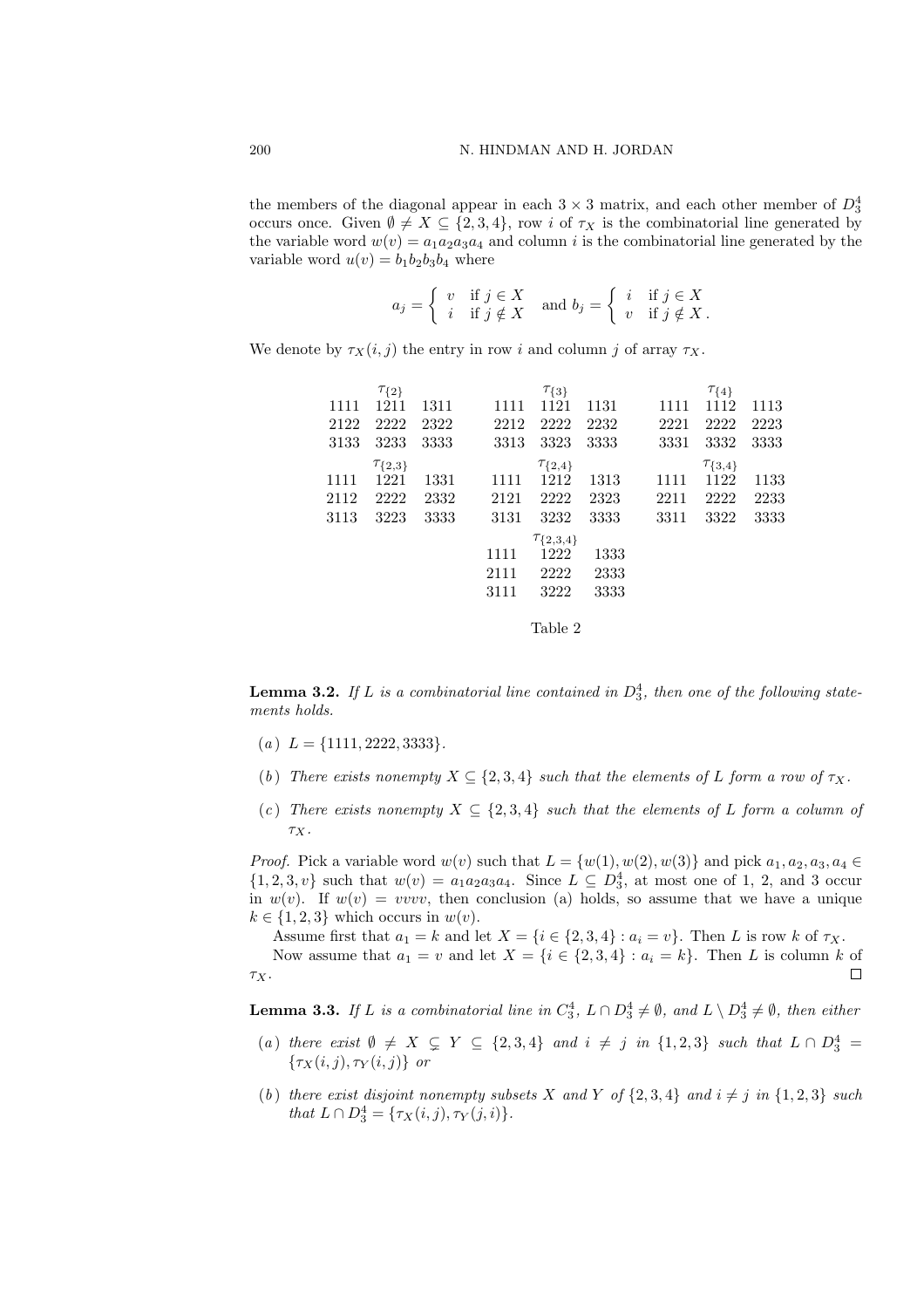*Proof.* Pick a variable word  $w(v)$  such that  $L = \{w(1), w(2), w(3)\}$  and pick  $a_1, a_2, a_3, a_4 \in$  $\{1, 2, 3, v\}$  such that  $w(v) = a_1 a_2 a_3 a_4$ . Since  $L \cap D_3^4 \neq \emptyset$ , at most two of 1, 2, and 3 occur in *w*(*v*). Since  $L \setminus D_3^4 \neq \emptyset$ , at least two of 1, 2, and 3 occur in *w*(*v*). Let  $Z = \{t \in \{1, 2, 3, 4\}$ :  $a_t = v$ .

Assume first that  $1 \notin \mathbb{Z}$ . Let  $i = a_1$  and let *j* be the other member of  $\{1, 2, 3\}$  occurring in  $w(v)$ . Let  $X = \{t \in \{2, 3, 4\} : a_t = j\}$  and let  $Y = X \cup Z$ . Then  $w(i) = \tau_X(i, j)$  and  $w(j) = \tau_Y(i, j).$ 

Now assume that  $1 \in Z$ . Let *i* and *j* be the members of  $\{1, 2, 3\}$  that occur in  $w(v)$ . Let  $Y = \{t \in \{2,3,4\} : a_t = i\}$  and let  $X = \{t \in \{2,3,4\} : a_t = j\}$ . Then  $w(i) = \tau_X(i,j)$ and  $w(j) = \tau_Y(j, i)$ .  $\Box$ 

The converses of Lemmas 3.2 and 3.3 hold as well. That is, given any nonempty *X ⊆*  $\{2, 3, 4\}$  any row or column of  $\tau_X$  forms a line contained in  $D_3^4$ ; given  $\emptyset \neq X \subsetneq Y \subseteq \{2, 3, 4\}$ and  $i \neq j$  in  $\{1,2,3\}$ ,  $\tau_X(i,j)$  and  $\tau_Y(i,j)$  lie on a line L with  $L \setminus D_3^4 \neq \emptyset$ ; and given disjoint nonempty subsets X and Y of  $\{2,3,4\}$  and  $i \neq j$  in  $\{1,2,3\}$ ,  $\tau_X(i,j)$  and  $\tau_Y(j,i)$ , lie on a line *L* with  $L \setminus D_3^4 \neq \emptyset$ . We shall not need these assertions so we will not prove them.

**4 A** lower bound. We show in this section that any Hales-Jewett set (contained in  $C_3^4$ ) must have at least 25 members. We do this by introducing a partition of  $C_3^4$  with the property that any Hales-Jewett set must contain a specified number from each cell of the partition. The first result in this direction is quite simple. (We did, however, find it quite surprising that one could get a non-Hales-Jewett set by deleting one member from  $C_3^4$ .)

**Lemma 4.1.** *Any Hales-Jewett set must contain {*1111*,* 2222*,* 3333*}.*

*Proof.* Let *A* = *C* 4 <sup>3</sup> *\ {*1111*}*, let *B* = *{*1112, 1113, 1121, 1123, 1131, 1132, 1211, 1213, 1222, 1231, 1311, 1312, 1321, 1333, 2111, 2113, 2122, 2131, 2212, 2221, 2222, 2233, 2311, 2323, 2332, 3111, 3112, 3121, 3133, 3211, 3223, 3232, 3313, 3322, 3331, 3333*}*, and let *C* = *A \ B*.

Table 3 shows the members of *B* underlined. A glance at the table together with Lemma 3.2 establishes that there are no monochromatic lines contained in  $D_3^4$ . One can also routinely verify that there are no monochromatic lines meeting  $D_3^4$ . Using Lemma 3.3 one quickly sees, for example, that one needs to verify that the line *{*1211, 2212 , 3213*}* is not contained in *B* and one does not need to worry about the line *{*1211, 1212 , 1213*}*.

|      | $\tau_{\{2\}}$   |      |      | $\tau_{\{3\}}$     |      |      | $\tau_{\{4\}}$   |      |
|------|------------------|------|------|--------------------|------|------|------------------|------|
|      | 1211             | 1311 |      | 1121               | 1131 |      | 1112             | 1113 |
| 2122 | 2222             | 2322 | 2212 | 2222               | 2232 | 2221 | 2222             | 2223 |
| 3133 | 3233             | 3333 | 3313 | 3323               | 3333 | 3331 | 3332             | 3333 |
|      | $\tau_{\{2,3\}}$ |      |      | $\tau_{\{2,4\}}$   |      |      | $\tau_{\{3,4\}}$ |      |
|      | 1221             | 1331 |      | 1212               | 1313 |      | 1122             | 1133 |
| 2112 | 2222             | 2332 | 2121 | 2222               | 2323 | 2211 | 2222             | 2233 |
| 3113 | 3223             | 3333 | 3131 | 3232               | 3333 | 3311 | 3322             | 3333 |
|      |                  |      |      | $\tau_{\{2,3,4\}}$ |      |      |                  |      |
|      |                  |      |      | 1222               | 1333 |      |                  |      |
|      |                  |      | 2111 | 2222               | 2333 |      |                  |      |
|      |                  |      | 3111 | 3222               | 3333 |      |                  |      |
|      |                  |      |      |                    |      |      |                  |      |

Table 3

That leaves the lines contained in  $C_3^4 \setminus D_3^4$ . We do not see a particularly quick way to check these. They are generated by the variable words which have exactly one occurrence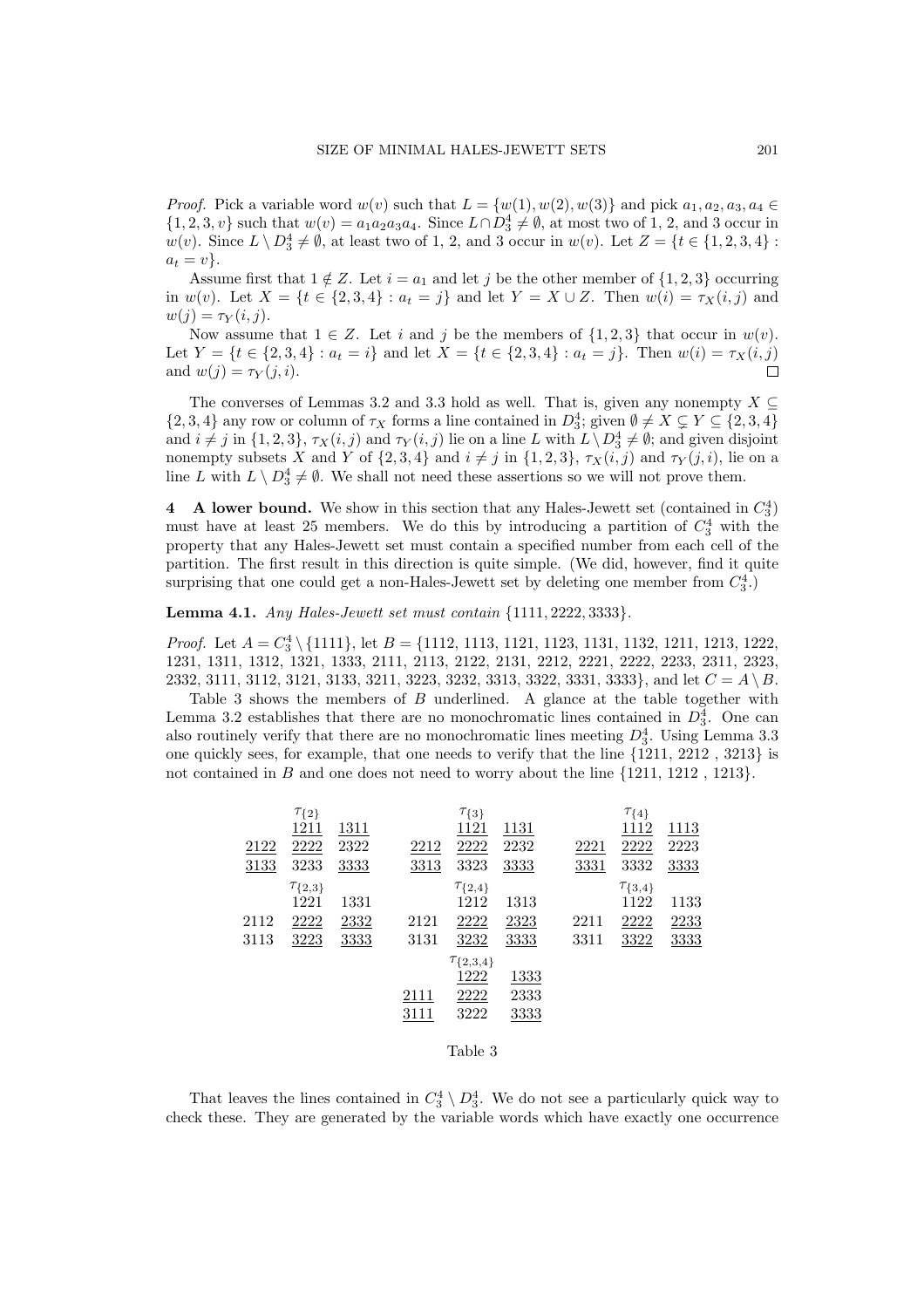each of 1, 2, 3, and *v*. There are 24 of these, and as far as we can see, one simply has to check them all. One then has verified that neither *B* nor *C* contains a combinatorial line, so *A* is not a Hales-Jewett set. This shows that 1111 must be a member of any Hales-Jewett set. By permuting 1, 2, and 3, we also have that 2222 and 3333 must be members of any Hales-Jewett set.  $\Box$ 

In the proof above, we have used the following obvious fact.

**Remark 4.2.** Let  $\sigma$  be a permutation of  $\{1, 2, 3\}$  and let  $\tau$  be a permutation of  $\{1, 2, 3, 4\}$ . Define  $\sigma^*$ :  $C_3^4 \rightarrow C_3^4$  and  $\tau^{\diamond}$ :  $C_3^4 \rightarrow C_3^4$  as follows. Given  $w = \langle a_1, a_2, a_3, a_4 \rangle \in C_3^4$ ,  $\sigma^*(w) = \langle \sigma(a_1), \sigma(a_2), \sigma(a_3), \sigma(a_4) \rangle$  and  $\tau^*(w) = \langle a_{\tau(1)}, a_{\tau(2)}, a_{\tau(3)}, a_{\tau(4)} \rangle$ . Then  $\sigma^*$  and  $\tau$ <sup> $\circ$ </sup> are permutations of  $C_3^4$  that take combinatorial lines to combinatorial lines. Thus if  $A \subseteq C_3^4$ , the following statements are equivalent.

- (1) *A is a Hales-Jewett set.*
- (2)  $\sigma^*$ [A] *is a Hales-Jewett set.*
- (3)  $\tau^{\diamond}[A]$  *is a Hales-Jewett set.*

**Lemma 4.3.** *Let A* = *{*1123*,* 1132*,* 1213*,* 1312*,* 1231*,* 1321*}, let B* = *{*2213*,* 2231*,* 2123*,* 2321*,* 2132*,* 2312*}, and let C* = *{*3312*,* 3321*,* 3132*,* 3231*,* 3123*,* 3213*}. Any Hales-Jewett set must include two members of*  $A \cup B \cup C$ *.* 

*Proof.* We show that any Hales-Jewett set must include one member of  $A \cup B$ . If  $\sigma$  is the permutation of  $\{1, 2, 3\}$  which interchanges 1 and 3, then  $\sigma^*[A] = C$  and  $\sigma^*[B] = B$  so by Remark 4.2 it will follow that also any Hales-Jewett set must include one member of *B*  $\cup$  *C*. If *v* is the permutation of  $\{1, 2, 3\}$  which interchanges 2 and 3, then  $\nu^*[A] = A$  and  $\nu$ <sup>\*</sup> $[B] = C$  so by Remark 4.2 it will follow that also any Hales-Jewett set must include one member of  $A \cup C$  and consequently, that any Hales-Jewett set must include two members of  $A ∪ B ∪ C$ .

Let *D* = *{*1111, 1112, 1121, 1122, 1211, 1212, 1221, 1233, 1323, 1332, 1333, 2111, 2113, 2131, 2133, 2223, 2232, 2233, 2311, 2313, 2322, 2323, 2331, 2332, 3112, 3121, 3123, 3132, 3133, 3211, 3213, 3222, 3223, 3231, 3232, 3312, 3313, 3321, 3322, 3331, 3333*}* and let  $E = C_3^4 \setminus (A \cup B \cup D)$ . Then  $C_3^4 \setminus (A \cup B) = D \cup E$ . We need to show that neither *D* nor *E* contains a combinatorial line.

Table 4 shows the members of *D* underlined. A glance at the table together with Lemma 3.2 establishes that there are no monochromatic lines contained in  $D_3^4$ .

Further, this table along with Lemma 3.3 helps one easily establish that there are no monochromatic lines with two members of  $D_3^4$ . For example  $\tau_{\{2\}}(3,2) = 3233 \in E$  and  $\tau$ <sub>{2,3}</sub>(3, 2) = 3223  $\in$  *D*, so one need not worry about 3213. And  $\tau$ <sub>{2}</sub>(1, 2) = 1211  $\in$  *E* and  $\tau$ <sub>{2,3}</sub>(1, 2) = 1221  $\in$  *D* so one checks 1231 and notes that it is a member of *A* so is not colored at all.

One observes easily that there are no lines contained in  $E \setminus D_3^4 = \{1223, 1232, 1322,$ 3122, 3212, 3221*}*, and with somewhat more effort that there are no lines contained in  $D \setminus D_3^4 = \{3312, 3321, 3132, 3231, 3123, 3213, 2113, 2131, 2311, 3112, 3121, 3211, 1233,$ 1323, 1332, 2133, 2313, 2331*}*.  $\Box$ 

**Lemma 4.4.** *Let A* = *{*2113*,* 2131*,* 2311*,* 3112*,* 3121*,* 3211*}, let B* = *{*1223*,* 1232*,* 1322*,* 3122*,* 3212*,* 3221*}, and let C* = *{*1233*,* 1323*,* 1332*,* 2133*,* 2313*,* 2331*}. Any Hales-Jewett set must include two members of*  $A \cup B \cup C$ *.*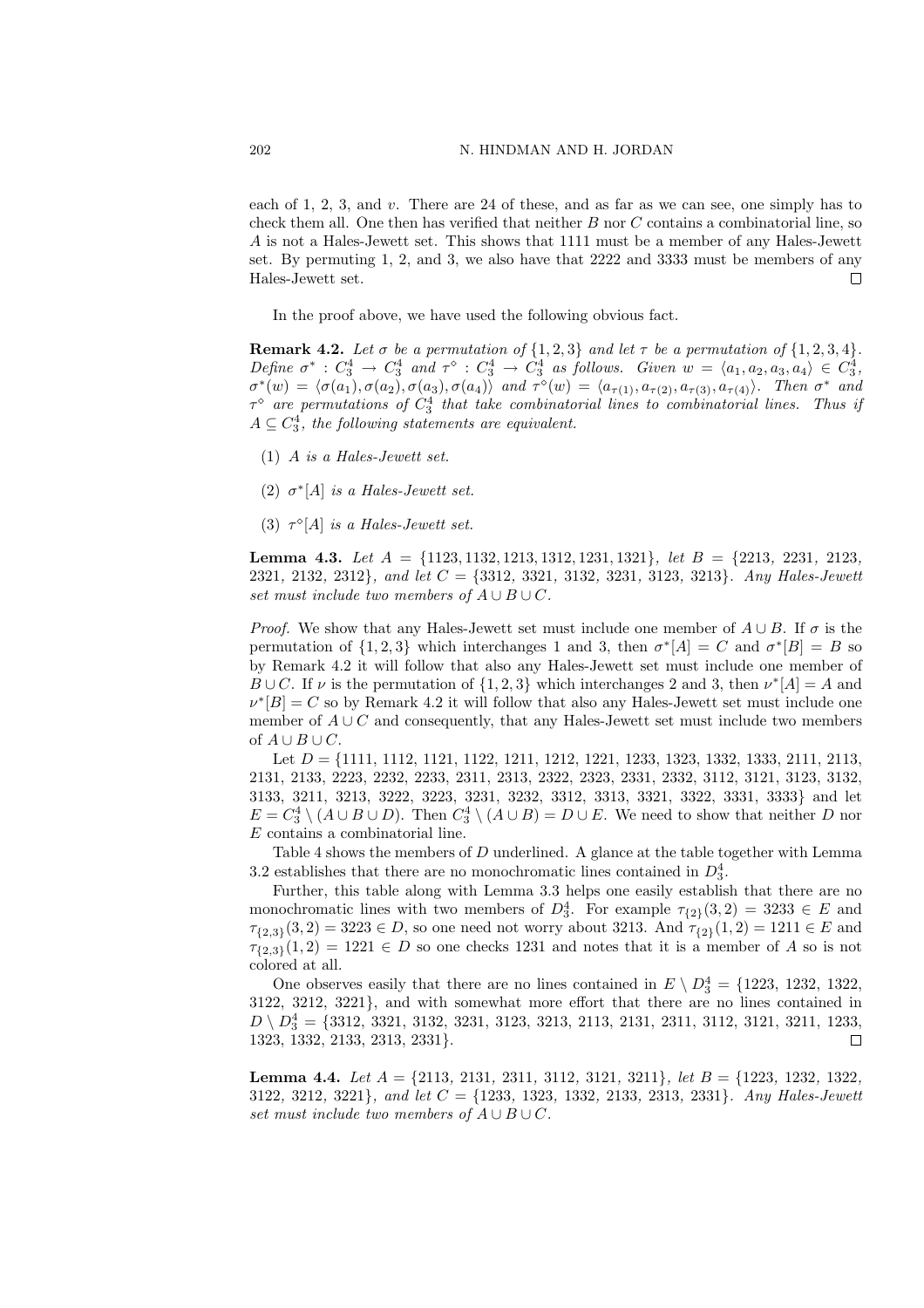|      | $\tau_{\{2\}}$   |      |      | $\tau_{\{3\}}$     |      |      | $\tau_{\{4\}}$   |      |
|------|------------------|------|------|--------------------|------|------|------------------|------|
| 1111 | 1211             | 1311 | 1111 | 1121               | 1131 | 1111 | 1112             | 1113 |
| 2122 | 2222             | 2322 | 2212 | 2222               | 2232 | 2221 | 2222             | 2223 |
| 3133 | 3233             | 3333 | 3313 | 3323               | 3333 | 3331 | 3332             | 3333 |
|      | $\tau_{\{2,3\}}$ |      |      | $\tau_{\{2,4\}}$   |      |      | $\tau_{\{3,4\}}$ |      |
| 1111 | 1221             | 1331 | 1111 | 1212               | 1313 | 1111 | 1122             | 1133 |
| 2112 | 2222             | 2332 | 2121 | 2222               | 2323 | 2211 | 2222             | 2233 |
| 3113 | 3223             | 3333 | 3131 | 3232               | 3333 | 3311 | 3322             | 3333 |
|      |                  |      |      | $\tau_{\{2,3,4\}}$ |      |      |                  |      |
|      |                  |      | 1111 | 1222               | 1333 |      |                  |      |
|      |                  |      | 2111 | 2222               | 2333 |      |                  |      |
|      |                  |      | 3111 | 3222               | 3333 |      |                  |      |
|      |                  |      |      |                    |      |      |                  |      |

| able |  |
|------|--|
|------|--|

*Proof.* We show that any Hales-Jewett set must include one member of  $B \cup C$ . If  $\sigma$  is the permutation of  $\{1, 2, 3\}$  which sends 1 to 3, 3 to 2, and 2 to 1, then  $\sigma^*$ [*B*] = *A* and  $\sigma$ <sup>\*</sup> $[C] = B$  so by Remark 4.2 it will follow that also any Hales-Jewett set must include one member of  $A \cup B$ . Applying  $\sigma^*$  one more time it will follow that any Hales-Jewett set must include one member of  $A \cup C$ , and consequently, that any Hales-Jewett set must include two members of  $A \cup B \cup C$ .

Let *D* = *{*1111, 1112, 1121, 1123, 1132, 1133, 1211, 1213, 1231, 1312, 1313, 1321, 1331, 1333, 2111, 2113, 2123, 2131, 2132, 2213, 2222, 2223, 2231, 2232, 2311, 2312, 2321, 2322, 3112, 3113, 3121, 3131, 3133, 3211, 3222, 3223, 3232, 3311, 3313, 3322, 3331*}* and let  $E = C_3^4 \setminus (B \cup C \cup D)$ . Then  $C_3^4 \setminus (B \cup C) = D \cup E$ . We need to show that neither *D* nor *E* contains a combinatorial line.

Table 5 shows the members of *D* underlined. A glance at the table together with Lemma 3.2 establishes that there are no monochromatic lines contained in  $D_3^4$ .

|      | $\tau_{\{2\}}$   |      |      | $\tau_{\{3\}}$     |      |      | $\tau_{\{4\}}$   |      |
|------|------------------|------|------|--------------------|------|------|------------------|------|
| 1111 | 1211             | 1311 | 1111 | 1121               | 1131 | 1111 | 1112             | 1113 |
| 2122 | 2222             | 2322 | 2212 | 2222               | 2232 | 2221 | 2222             | 2223 |
| 3133 | 3233             | 3333 | 3313 | 3323               | 3333 | 3331 | 3332             | 3333 |
|      | $\tau_{\{2,3\}}$ |      |      | $\tau_{\{2,4\}}$   |      |      | $\tau_{\{3,4\}}$ |      |
| 1111 | 1221             | 1331 | 1111 | 1212               | 1313 | 1111 | 1122             | 1133 |
| 2112 | 2222             | 2332 | 2121 | 2222               | 2323 | 2211 | 2222             | 2233 |
| 3113 | 3223             | 3333 | 3131 | 3232               | 3333 | 3311 | 3322             | 3333 |
|      |                  |      |      | $\tau_{\{2,3,4\}}$ |      |      |                  |      |
|      |                  |      | 1111 | 1222               | 1333 |      |                  |      |
|      |                  |      | 2111 | 2222               | 2333 |      |                  |      |
|      |                  |      | 3111 | 3222               | 3333 |      |                  |      |
|      |                  |      |      |                    |      |      |                  |      |
|      |                  |      |      | Table 5            |      |      |                  |      |

As in the proof of Lemma 4.3, one can use Lemma 3.3 to show that there are no monochromatic lines intersecting  $D_3^4$ , and check individually that there are no monochromatic lines missing  $D_3^4$ .  $\Box$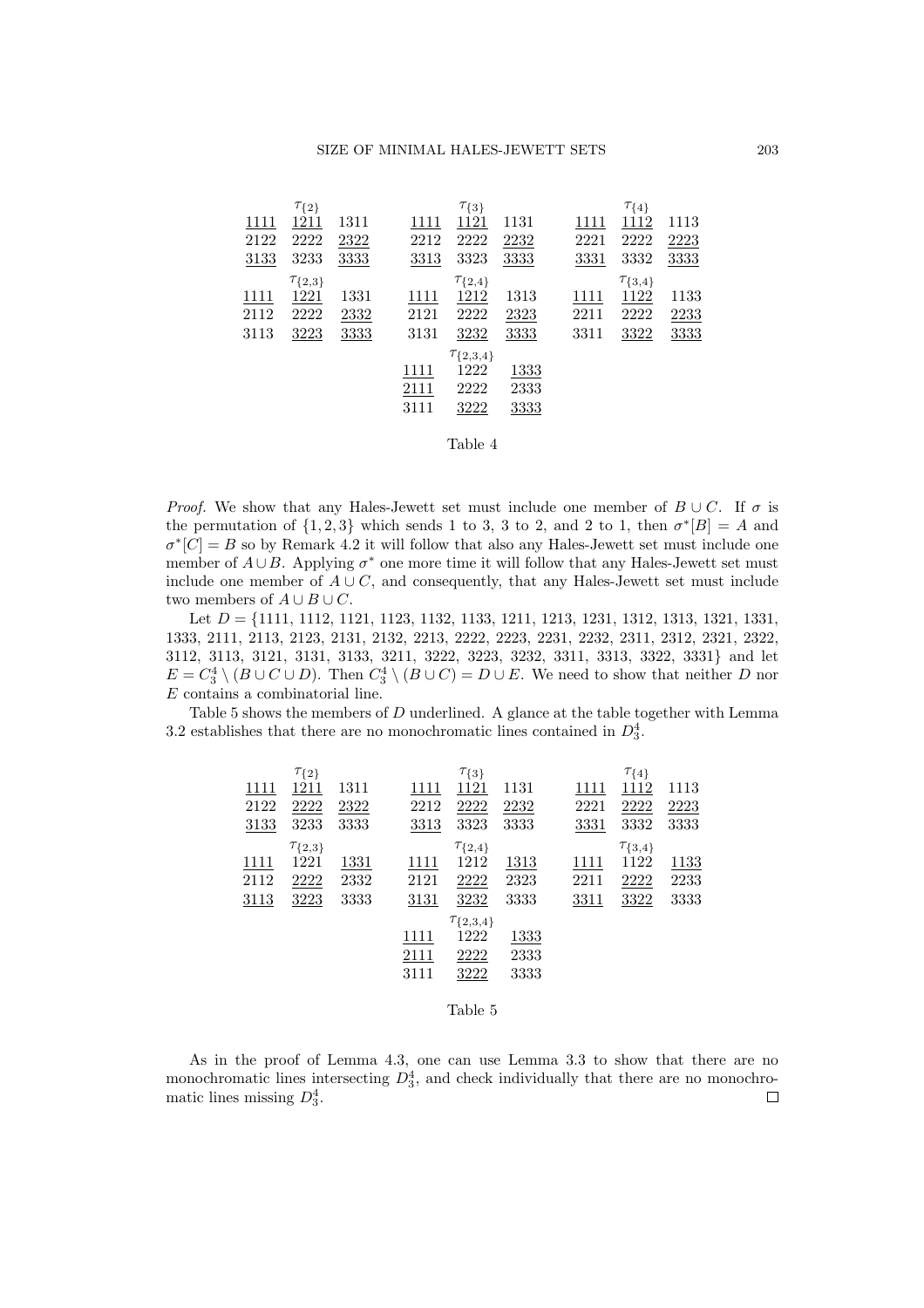**Lemma 4.5.** *Let A* = *{*1122*,* 1212*,* 1221*,* 2112*,* 2121*,* 2211*}, let B* = *{*1133*,* 1313*,* 1331*,* 3113*,* 3131*,* 3311*}, and let C* = *{*2233*,* 2323*,* 2332*,* 3223*,* 3232*,* 3322*}. Any Hales-Jewett set must include two members of A, two members of B, and two members of C.*

*Proof.* We shall show that for each  $w \in A$ , there is a 2-coloring of  $C_3^4 \setminus (A \setminus \{w\})$  $(C_3^4 \setminus A)$  ∪  $\{w\}$  with no monochromatic lines. If  $\sigma$  is the permutation of  $\{1, 2, 3\}$  which interchanges 2 and 3 and  $u \in B$ , then  $\sigma^*[A \setminus {\sigma(u)}] = B \setminus {u}$ . If  $\nu$  is the permutation of  $\{1,2,3\}$  which interchanges 1 and 3 and  $u \in C$ , then  $\sigma^*[A \setminus {\nu(u)}] = C \setminus {u}$ . So the conclusion will follow from Remark 4.2.

We now claim that it suffices to show that there is a 2-coloring of  $C_3^4 \setminus \{1212, 1221, \ldots\}$ 2112, 2121, 2211*}* with no monochromatic line. (That is, it suffices to establish the claim above with  $w = 1122$ .) To see this suppose we have done so, and let *u* be another member of *A*. Then there is a permutation  $\tau$  of  $\{1, 2, 3, 4\}$  such that  $\tau^{\circ}[A \setminus \{1122\}] = A \setminus \{u\}$ . (For example, if  $u = 2112$ , let  $\tau$  be the permutation of  $\{1, 2, 3, 4\}$  which interchanges 1 and 3.)

Let *D* = *{*1111, 1113, 1122, 1131, 1211, 1223, 1232, 1233, 1313, 1322, 1323, 1331, 1332, 2111, 2123, 2132, 2133, 2212, 2213, 2221, 2231, 2312, 2321, 2322, 2333, 3113, 3122, 3123, 3131, 3132, 3212, 3221, 3222, 3233, 3311, 3312, 3321, 3323, 3332, 3333*}* and let *E* =  $(C_3^4$  \ {1212, 1221, 2112, 2121, 2211}) *∪ D*. Then  $C_3^4$  \ {1212, 1221, 2112, 2121,  $2211$ } =  $D \cup E$ . Using Table 6 in which the members of *D* are underlined, one shows in the same fashion as in the previous few lemmas that neither *D* nor *E* contains a line.  $\Box$ 

|               | $\tau_{\{2\}}$   |      |      | $\tau_{\{3\}}$     |      |      | $\tau_{\{4\}}$   |      |
|---------------|------------------|------|------|--------------------|------|------|------------------|------|
| 1111          | 1211             | 1311 | 1111 | 1121               | 1131 | 1111 | 1112             | 1113 |
| 2122          | 2222             | 2322 | 2212 | 2222               | 2232 | 2221 | 2222             | 2223 |
| 3133          | 3233             | 3333 | 3313 | 3323               | 3333 | 3331 | 3332             | 3333 |
|               | $\tau_{\{2,3\}}$ |      |      | $\tau_{\{2,4\}}$   |      |      | $\tau_{\{3,4\}}$ |      |
| <u> 1111 </u> |                  | 1331 | 1111 |                    | 1313 | 1111 | 1122             | 1133 |
|               | 2222             | 2332 |      | 2222               | 2323 |      | 2222             | 2233 |
| 3113          | 3223             | 3333 | 3131 | 3232               | 3333 | 3311 | 3322             | 3333 |
|               |                  |      |      | $\tau_{\{2,3,4\}}$ |      |      |                  |      |
|               |                  |      | 1111 | 1222               | 1333 |      |                  |      |
|               |                  |      | 2111 | 2222               | 2333 |      |                  |      |
|               |                  |      | 3111 | 3222               | 3333 |      |                  |      |
|               |                  |      |      |                    |      |      |                  |      |
|               |                  |      |      | Table 6            |      |      |                  |      |

We have saved the messiest lemma for last. (It is also the most powerful, providing the largest number of words that must be in any Hales-Jewett set.) In this proof we reduce to finding colorings of three different sets, rather than the one we have been able to get by with up to this point.

**Lemma 4.6.** *Let A* = *{*1112*,* 1113*,* 1121*,* 1131*,* 1211*,* 1311*,* 2111*,* 3111*}, let B* = *{*2221*,* 2223*,* 2212*,* 2232*,* 2122*,* 2322*,* 1222*,* 3222*}, and let C* = *{*3331*,* 3332*,* 3313*,* 3323*,* 3133*,* 3233*,* 1333*,* 2333*}. Any Hales-Jewett set must include four members of A, four members of B, and four members of C.*

*Proof.* As before, using permutations of *{*1*,* 2*,* 3*}* that interchange two members, we see easily that it suffices to establish that any Hales-Jewett set must include four members of *A*. For this it in turn suffices to show that if *K* is any three element subset of *A*, then there is a 2-coloring of  $(C_3^4 \setminus A) \cup K$  with no monochromatic lines. Unfortunately, there are 56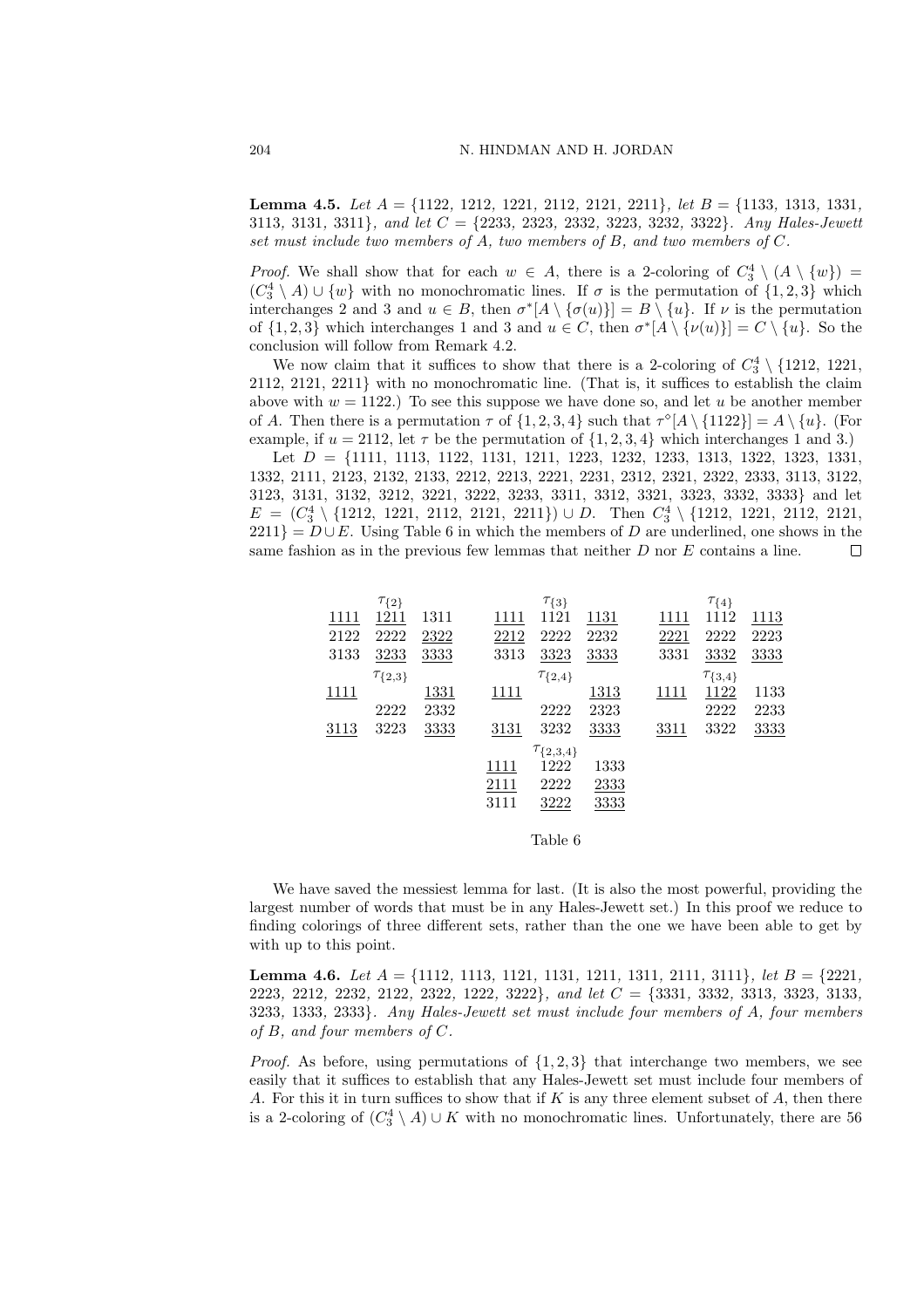choices for *K*. We claim that it suffices to consider three possibilities, namely  $K_1 = \{1112,$ 1113, 1121*}*, *K*<sup>2</sup> = *{*1112, 1121, 1211*}*, and *K*<sup>3</sup> = *{*1112, 1121, 1311*}*. To this end, let *σ* be the permutation of  $\{1, 2, 3\}$  which interchanges 2 and 3. We shall show that if K is any three element subset of *A*, then there exist  $i \in \{1, 2, 3\}$  and a permutation  $\tau$  of  $\{1, 2, 3, 4\}$ such that either  $K = \tau^{\circ}[K_i]$  or  $K = (\sigma^* \circ \tau^{\circ})[K_i]$ . By Remark 4.2, this will suffice.

Let  $K = \{a_1a_2a_3a_4, b_1b_2b_3b_4, c_1c_2c_3c_4\}$  be a three element subset of *A*. We may presume that the elements of *K* are listed in lexicographic order, that is, in the same order as they appear in the listing of the elements of *A* above. There exist  $k, l, m \in \{1, 2, 3, 4\}$  such that  $k \geq l \geq m, a_k \neq 1, b_l \neq 1$ , and  $c_m \neq 1$ . Further, either  $k > l$  or  $l > m$ . We consider six cases.

Case 1.  $k = l > m$ . Then  $a_k = 2$  and  $b_k = 3$ . Let  $\tau$  be a permutation of  $\{1, 2, 3, 4\}$  such that  $\tau(k) = 4$  and  $\tau(m) = 3$ . If  $c_m = 2$ , then  $K = \tau^{\circ}[K_1]$ . If  $c_m = 3$ , then  $K = (\sigma^* \circ \tau^{\circ})[K_1]$ .

Case 2.  $k > l = m$ . Then  $b_m = 2$  and  $c_m = 3$ . Let  $\tau$  be a permutation of  $\{1, 2, 3, 4\}$  such that  $\tau(k) = 3$  and  $\tau(m) = 4$ . If  $a_k = 2$ , then  $K = \tau^{\circ}[K_1]$ . If  $a_k = 3$ , then  $K = (\sigma^* \circ \tau^{\circ})[K_1]$ .

Case 3.  $k > l > m$  and  $a_k = b_l = c_m$ . Let  $\tau$  be a permutation of  $\{1, 2, 3, 4\}$  such that  $\tau(k) = 4, \tau(l) = 3$ , and  $\tau(m) = 2$ . If  $a_k = 2$ , then  $K = \tau^{\circ}[K_2]$ . If  $a_k = 3$ , then  $K = (\sigma^* \circ \tau^{\diamond})[K_2].$ 

Case 4.  $k > l > m$  and  $a_k = b_l \neq c_m$ . Let  $\tau$  be a permutation of  $\{1, 2, 3, 4\}$  such that  $\tau(k) = 4, \tau(l) = 3$ , and  $\tau(m) = 2$ . If  $a_k = 2$ , then  $K = \tau^{\circ}[K_3]$ . If  $a_k = 3$ , then  $K = (\sigma^* \circ \tau^{\diamond})[K_3].$ 

Case 5.  $k > l > m$  and  $a_k \neq b_l = c_m$ . Let  $\tau$  be a permutation of  $\{1, 2, 3, 4\}$  such that  $\tau(k) = 2, \tau(l) = 4$ , and  $\tau(m) = 3$ . If  $a_k = 3$ , then  $K = \tau^{\circ}[K_3]$ . If  $a_k = 2$ , then  $K = (\sigma^* \circ \tau^{\diamond})[K_3].$ 

Case 6.  $k > l > m$  and  $a_k = c_m \neq b_l$ . Let  $\tau$  be a permutation of  $\{1, 2, 3, 4\}$  such that  $\tau(k) = 4, \tau(l) = 2$ , and  $\tau(m) = 3$ . If  $a_k = 2$ , then  $K = \tau^{\circ}[K_3]$ . If  $a_k = 3$ , then  $K = (\sigma^* \circ \tau^{\diamond})[K_3].$ 

Now we describe a 2-coloring of  $\left(C_3^4 \setminus A\right) \cup K_1$  with no monochromatic lines. Let *D* = *{*1111, 1113, 1122, 1212, 1221, 1223, 1232, 1233, 1322, 1323, 1332, 2112, 2121, 2123, 2132, 2133, 2211, 2213, 2221, 2232, 2312, 2313, 2322, 2331, 2333, 3122, 3123, 3132, 3212, 3213, 3222, 3231, 3233, 3312, 3321, 3323, 3332, 3333*}* and let  $E = C_3^4 \setminus ((A \setminus K_1) \cup D)$ . Using Table 7 which has members of *D* underlined, one establishes as before that there are no lines contained in *D* or *E*.

|      | $\tau_{\{2\}}$   |      |      | $\tau_{\{3\}}$     |      |      | $\tau_{\{4\}}$   |      |
|------|------------------|------|------|--------------------|------|------|------------------|------|
| 1111 |                  |      | 1111 | 1121               |      | 1111 | 1112             | 1113 |
| 2122 | 2222             | 2322 | 2212 | 2222               | 2232 | 2221 | 2222             | 2223 |
| 3133 | 3233             | 3333 | 3313 | 3323               | 3333 | 3331 | 3332             | 3333 |
|      | $\tau_{\{2,3\}}$ |      |      | $\tau_{\{2,4\}}$   |      |      | $\tau_{\{3,4\}}$ |      |
| 1111 | 1221             | 1331 | 1111 | 1212               | 1313 | 1111 | 1122             | 1133 |
| 2112 | 2222             | 2332 | 2121 | 2222               | 2323 | 2211 | 2222             | 2233 |
| 3113 | 3223             | 3333 | 3131 | 3232               | 3333 | 3311 | 3322             | 3333 |
|      |                  |      |      | $\tau_{\{2,3,4\}}$ |      |      |                  |      |
|      |                  |      | 1111 | 1222               | 1333 |      |                  |      |
|      |                  |      |      | 2222               | 2333 |      |                  |      |
|      |                  |      |      | 3222               | 3333 |      |                  |      |
|      |                  |      |      |                    |      |      |                  |      |
|      |                  |      |      | Table 7            |      |      |                  |      |

Next we describe a 2-coloring of  $(C_3^4 \setminus A) \cup K_2$  with no monochromatic lines. Let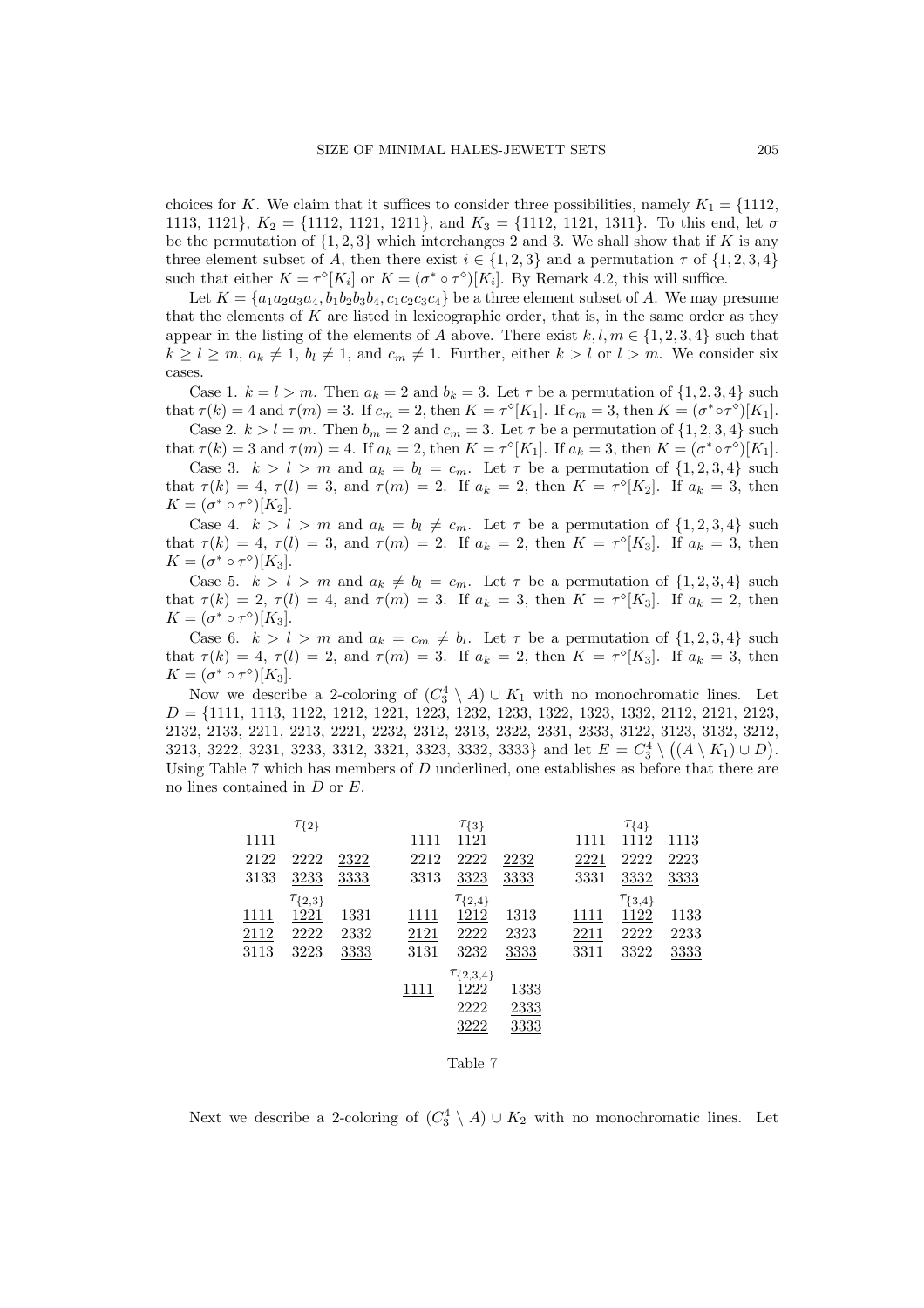*D* = *{*1111, 1112, 1121, 1123, 1132, 1133, 1211, 1213, 1222, 1223, 1231, 1232, 1312, 1313, 1321, 1322, 1331, 2113, 2123, 2131, 2132, 2213, 2222, 2231, 2233, 2311, 2312, 2321, 2323, 2332, 2333, 3112, 3113, 3121, 3122, 3131, 3133, 3211, 3212, 3221, 3223, 3232, 3311, 3313, 3322, 3331} and let  $E = C_3^4 \setminus ((A \setminus K_2) \cup D)$ . Using Table 8 which has members of *D* underlined, one establishes as before that there are no lines contained in *D* or *E*.

| $\tau_{\{2\}}$                        | $\tau_{\{3\}}$     |      |      | $\tau_{\{4\}}$   |      |
|---------------------------------------|--------------------|------|------|------------------|------|
| 1211<br>1111<br>1111                  | 1121               |      | 1111 | 1112             |      |
| 2222<br>2122<br>2322<br>2212          | 2222               | 2232 | 2221 | 2222             | 2223 |
| 3233<br>3133<br>3333<br>3313          | 3323               | 3333 | 3331 | 3332             | 3333 |
| $\tau_{\{2,3\}}$                      | $\tau_{\{2,4\}}$   |      |      | $\tau_{\{3,4\}}$ |      |
| 1221<br>1331<br><u> 1111 </u><br>1111 | 1212               | 1313 | 1111 | 1122             | 1133 |
| 2112<br>2222<br>2332<br>2121          | 2222               | 2323 | 2211 | 2222             | 2233 |
| 3113<br>3223<br>3333<br>3131          | 3232               | 3333 | 3311 | 3322             | 3333 |
|                                       | $\tau_{\{2,3,4\}}$ |      |      |                  |      |
| 1111                                  | 1222               | 1333 |      |                  |      |
|                                       | 2222               | 2333 |      |                  |      |
|                                       | 3222               | 3333 |      |                  |      |
|                                       |                    |      |      |                  |      |

Table 8

Finally we describe a 2-coloring of  $(C_3^4 \setminus A) \cup K_3$  with no monochromatic lines. Let *D* = {1111, 1122, 1212, 1221, 1223, 1232, 1233, 1311, 1322, 1323, 1332, 2112, 2121, 2122, 2133, 2211, 2213, 2223, 2231, 2232, 2312, 2313, 2321, 2331, 2333, 3123, 3132, 3212, 3213, 3221, 3222, 3231, 3233, 3312, 3321, 3323, 3332, 3333*}* and let  $E = C_3^4 \setminus ((A \setminus K_3) \cup D)$ . Using Table 9 which has members of *D* underlined, one establishes as before that there are no lines contained in *D* or *E*.  $\Box$ 

|      | $\tau_{\{2\}}$   |      |      | $\tau_{\{3\}}$     |      |      | $\tau_{\{4\}}$   |      |
|------|------------------|------|------|--------------------|------|------|------------------|------|
| 1111 |                  | 1311 | 1111 | 1121               |      | 1111 | 1112             |      |
| 2122 | 2222             | 2322 | 2212 | 2222               | 2232 | 2221 | 2222             | 2223 |
| 3133 | 3233             | 3333 | 3313 | 3323               | 3333 | 3331 | 3332             | 3333 |
|      | $\tau_{\{2,3\}}$ |      |      | $\tau_{\{2,4\}}$   |      |      | $\tau_{\{3,4\}}$ |      |
| 1111 | 1221             | 1331 | 1111 | 1212               | 1313 | 1111 | 1122             | 1133 |
| 2112 | 2222             | 2332 | 2121 | 2222               | 2323 | 2211 | 2222             | 2233 |
| 3113 | 3223             | 3333 | 3131 | 3232               | 3333 | 3311 | 3322             | 3333 |
|      |                  |      |      | $\tau_{\{2,3,4\}}$ |      |      |                  |      |
|      |                  |      | 1111 | 1222               | 1333 |      |                  |      |
|      |                  |      |      | 2222               | 2333 |      |                  |      |
|      |                  |      |      | 3222               | 3333 |      |                  |      |
|      |                  |      |      |                    |      |      |                  |      |
|      |                  |      |      | Table 9            |      |      |                  |      |

**Theorem 4.7.** *Any Hales-Jewett set in C* 4 <sup>3</sup> *must contain at least* 25 *members.*

*Proof.* The sets in the statements of Lemmas 4.1, 4.3, 4.4, 4.5, and 4.6 partition  $C_3^4$  and establish that any Hales-Jewett set must contain at least  $3 + 2 + 2 + 6 + 12$  members.  $\Box$